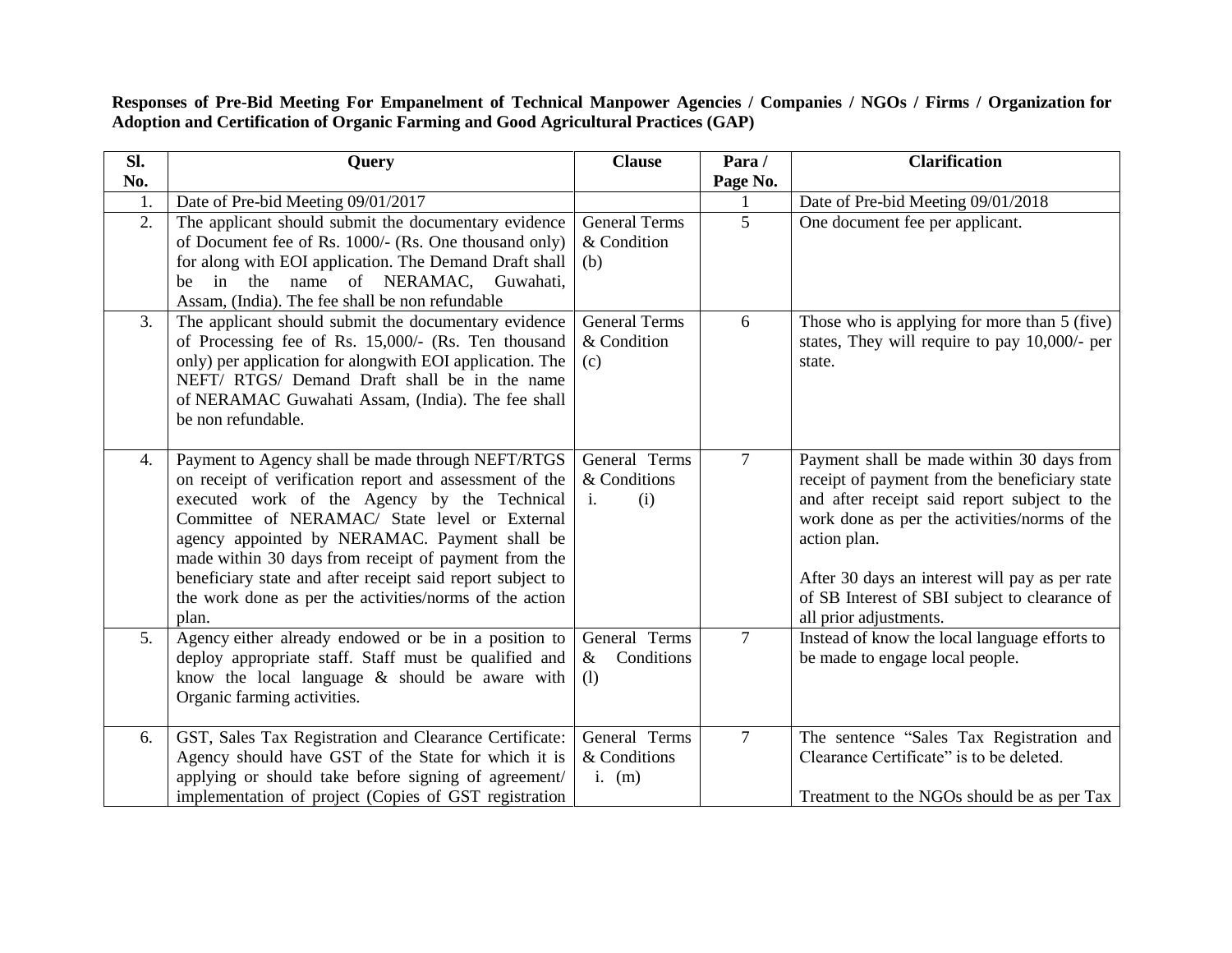|      | & latest clearance certificate should be enclosed).                                                                              |                              |    | rule.                                                                                                                                                                                                                                |  |
|------|----------------------------------------------------------------------------------------------------------------------------------|------------------------------|----|--------------------------------------------------------------------------------------------------------------------------------------------------------------------------------------------------------------------------------------|--|
|      |                                                                                                                                  |                              |    | GST Regd. No. is mandatory for successful<br>state before the time of receipt of order.                                                                                                                                              |  |
| 7.   | Point no. 8 in FORM -A "Location for Bid is offered<br>(refer to Tentative Location clause)"                                     | <b>FORM A</b><br>Point no. 8 | 13 | Point no. 8 "Location for Bid is offered (refer<br>to Tentative Location clause)" is to be<br>deleted.                                                                                                                               |  |
| 8.   | Whether in Colum 4 in FORM B "COMMENTS OF<br>BIDDER (along with supporting Documents)" is<br>required?                           | <b>FORM B</b>                | 15 | Colum 4 in FORM B "COMMENTS OF<br><b>BIDDER</b><br>with<br>(along<br>supporting<br>Documents)" is to be deleted and read as<br>supporting Documents attached.                                                                        |  |
| 9.   | The marks for point no. 2 in Form $- B$ "The bidder must<br>have work experience of at least 3 years" required to be<br>revised" | <b>FORM B</b>                | 15 | The marks for point no. 2 in Form $- B$ "The<br>bidder must have work experience of at least<br>3 years" will 25.                                                                                                                    |  |
| 10.  | The marks for point no. 4 in Form $- B$ "Write up or PPT<br>on business Plan" required to be revised                             | <b>FORM B</b>                | 15 | The marks for point no. 4 in Form $-$ B<br>"Write up or PPT on business Plan" will 20.                                                                                                                                               |  |
| 11.  | <b>Financial Bid</b><br>$Form - C$                                                                                               | FORM C                       | 17 | Revised Form $-$ C is attached herewith.                                                                                                                                                                                             |  |
| 12.  | Last date of Submission of Bid                                                                                                   |                              |    | A grace period of 3 days that is upto 22<br>January, 2018 would be given for application<br>received from far flung areas provided<br>payment of requisite fees is made through<br>RTGS / DRAFT on or before $16th$ January,<br>2018 |  |
| 13.1 | Point no 7 of FORM - I "Available Manpower with<br>experience in the field"                                                      | $FORM - I$                   | 17 | A summery sheet with details of employees<br>along with educational qualification $\&$<br>relevant experience need to submit in place<br>of detail CV.                                                                               |  |